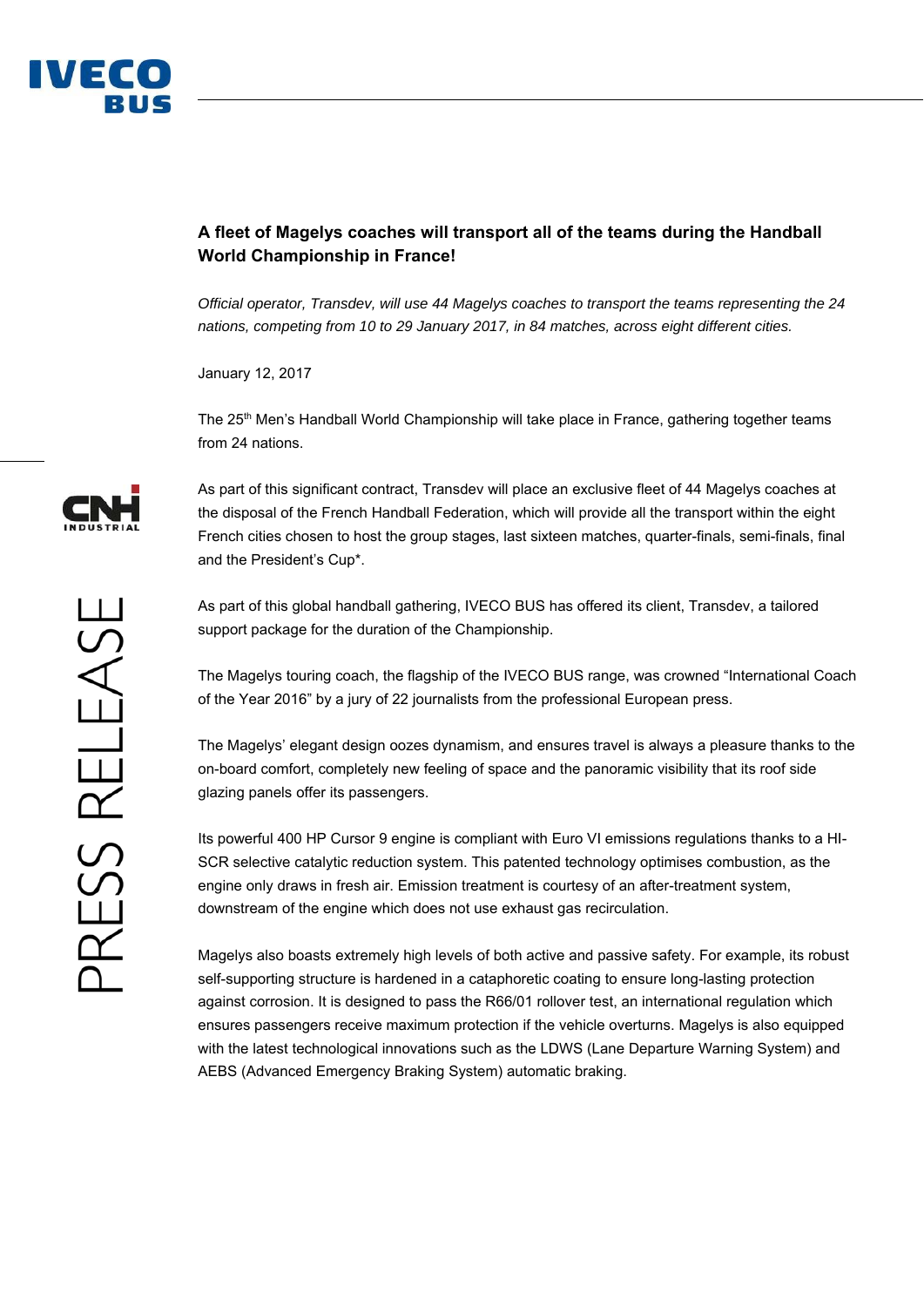

Sylvain Blaise, Vice-President of IVECO, responsible for global operations for IVECO BUS, states: "We are delighted that our flagship product, the Magelys, has been chosen to transport the teams, as it is designed and manufactured in this host country. Commitment, performance and team spirit, these are the values we all share!"

*\*The group stages will be held in Nantes (Group A), Metz (Group B), Rouen (Group C) and Paris (Group D), each requiring six Magelys coaches.* 

*The last sixteen matches and quarter-finals will take place in Lille, Albertville, Montpellier and Paris, each of which will use four Magelys coaches.* 

*The semi-finals and final will be held in Paris with four Magelys coaches respectively.* 

*Finally, the President's Cup, in which eight teams will complete for places 17 to 24, will take place in Brest, with eight Magelys coaches reserved for the occasion.* 

*Photo caption ("copyright: Transdev"): The Transdev Group's 44 Magelys sporting a special sticker in the colours of the 25<sup>th</sup> Men's World Handball Championship.* 

## **IVECO BUS**

*IVECO BUS is a brand of CNH Industrial N.V., a global leader in capital goods listed on the New York Stock Exchange and on the Borsa Italiana in Milan.* 

*A major player in the field of public transport, and among the leading bus and coach manufacturers in Europe, IVECO BUS designs, manufactures and markets a broad range of vehicles that meets all the needs of public and private operators:* 

- *school, intercity and tourism coaches (Crossway, Evadys and Magelys)*
- *standard and articulated city buses, including BRT dedicated versions, with a strong leadership in clean technologies such as CNG and Hybrids (Urbanway and Crealis)*
- *minibuses for all passenger transport missions (Daily)*
- *different chassis for bodybuilders.*

*IVECO BUS employs over 5,000 people across two production units, in Annonay, France and in Vysoké Myto, Czech Republic. Both factories were awarded the bronze medal in 2013 following their WCM (World Class Manufacturing) audits, an international methodology for managing manufacturing processes according to best standards worldwide.* 

*The extensive IVECO BUS and IVECO service network guarantees assistance around the world wherever an IVECO BUS vehicle is at work.*